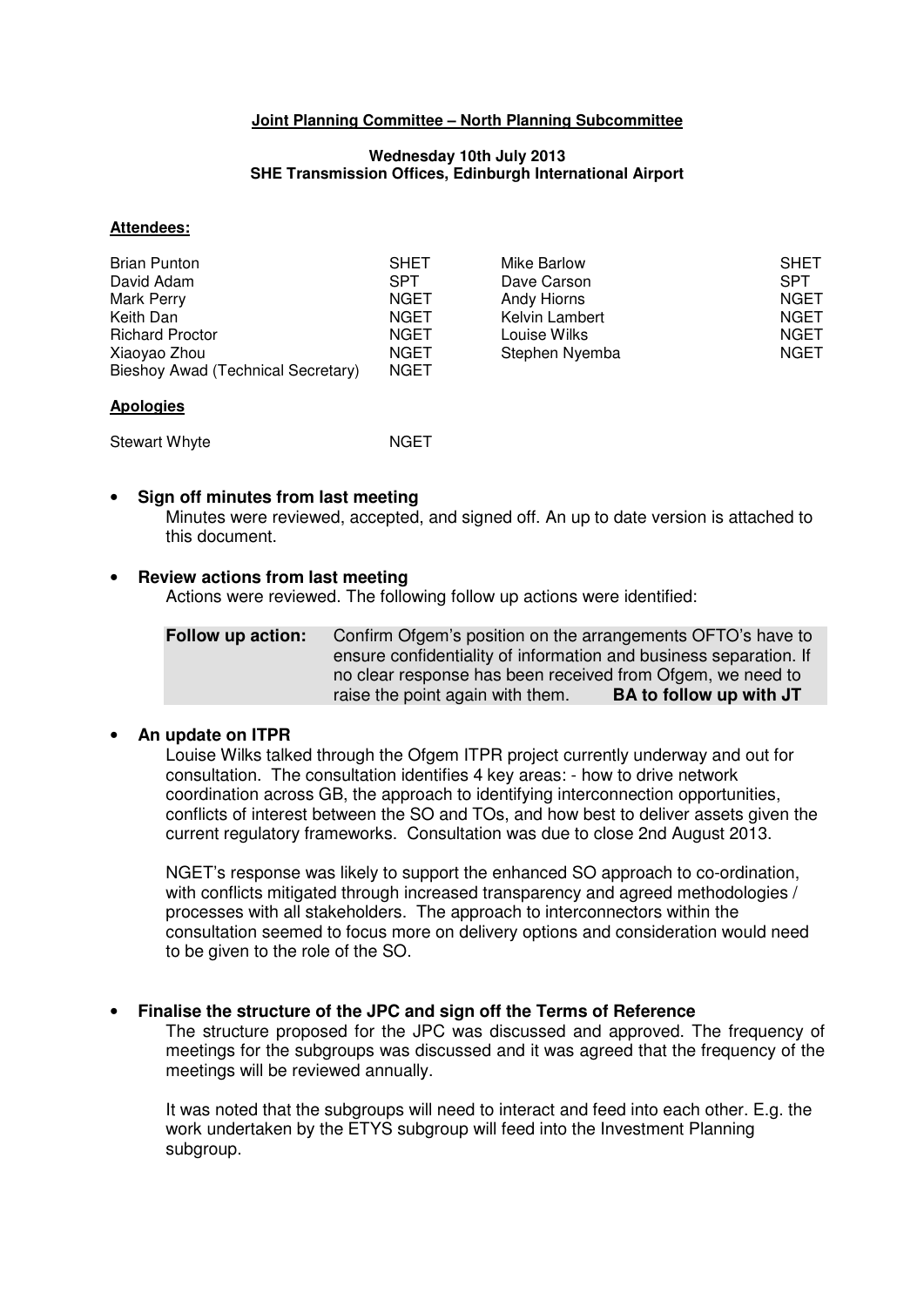OFTO representation within the JPC, RPSCs and Subgroups was discussed. The idea of having one or two representative OFTOs in the JPC itself was suggested – in line with the arrangement in the STC Review Panel. The Offshore Coordination subgroup, on the other hand, would need all OFTOs to be represented.

The membership of other parties (e.g. Offshore Developers, Interconnectors, etc…) was discussed. The criteria are whether these parties sign up to the STC or not.

| <b>Action:</b> | Confirm whether Offshore Developers and Interconnectors sign |    |
|----------------|--------------------------------------------------------------|----|
|                | are STC Parties or not.                                      | AH |

KD pointed out that the Offshore Coordination Subgroup will, at least, need to consult with Offshore Developers as well as OFTOs. Some processes, such as the CION process, will need input from Offshore Developers.

For the Subgroups, only one OFTO Party was suggested to represent all OFTOs in the Investment Planning, ETYS, and Modelling Subgroups. However, the numbers are to be reviewed annually.

| <b>Action:</b> | A paper will need to be submitted to the STC Review Panel<br>detailing the structure of the JPC | AH/BA        |
|----------------|-------------------------------------------------------------------------------------------------|--------------|
|                |                                                                                                 |              |
| <b>Action:</b> | Share the JPC Structure with ENSG                                                               | <b>AH</b>    |
|                |                                                                                                 |              |
| <b>Action:</b> | Propose a criteria for choosing representative OFTOs                                            |              |
|                |                                                                                                 | <b>AH</b>    |
|                |                                                                                                 |              |
| <b>Action:</b> | Propose a quorum for the meetings                                                               | <b>AH/BA</b> |

## • **Finalise and sign off the Terms of References for the JPC Subgroups**

The Terms of References for the JPC and RPSCs (Regional Planning Subcommittees) were discussed. It was pointed out that, where a subgroup reports to the RPSC, the ToR of the subgroup and the ToR of the JPC/RPSC should make this clear to avoid confusion.

| <b>Action:</b> | Revise the ToRs such that reporting structure is clear<br><b>Subgroup leaders and BA</b>                                                                                                                                        |
|----------------|---------------------------------------------------------------------------------------------------------------------------------------------------------------------------------------------------------------------------------|
|                | In order to facilitate meeting organisation and reporting, it is necessary to have: A<br>Standard Agenda for the JPC and the subgroups, a template for meeting minutes and<br>actions, and a template for reporting/escalation. |
| $A - 1$        | Drapage a standard caspels for the IDC and the Cubarause                                                                                                                                                                        |

| <b>Action:</b> | Propose a standard agenda for the JPC and the Subgroups |
|----------------|---------------------------------------------------------|
|                | <b>AH and Subgroup leaders</b>                          |
|                |                                                         |

**Action:** Propose a template for reporting/escalation to the JPC **AH/BA** 

The ToR for the Project Coordination and Progress Review Subgroup needs revision to reflect discussions on the meeting frequency. This is to include weekly meeting to discuss connection applications, meeting every six weeks to discuss progress with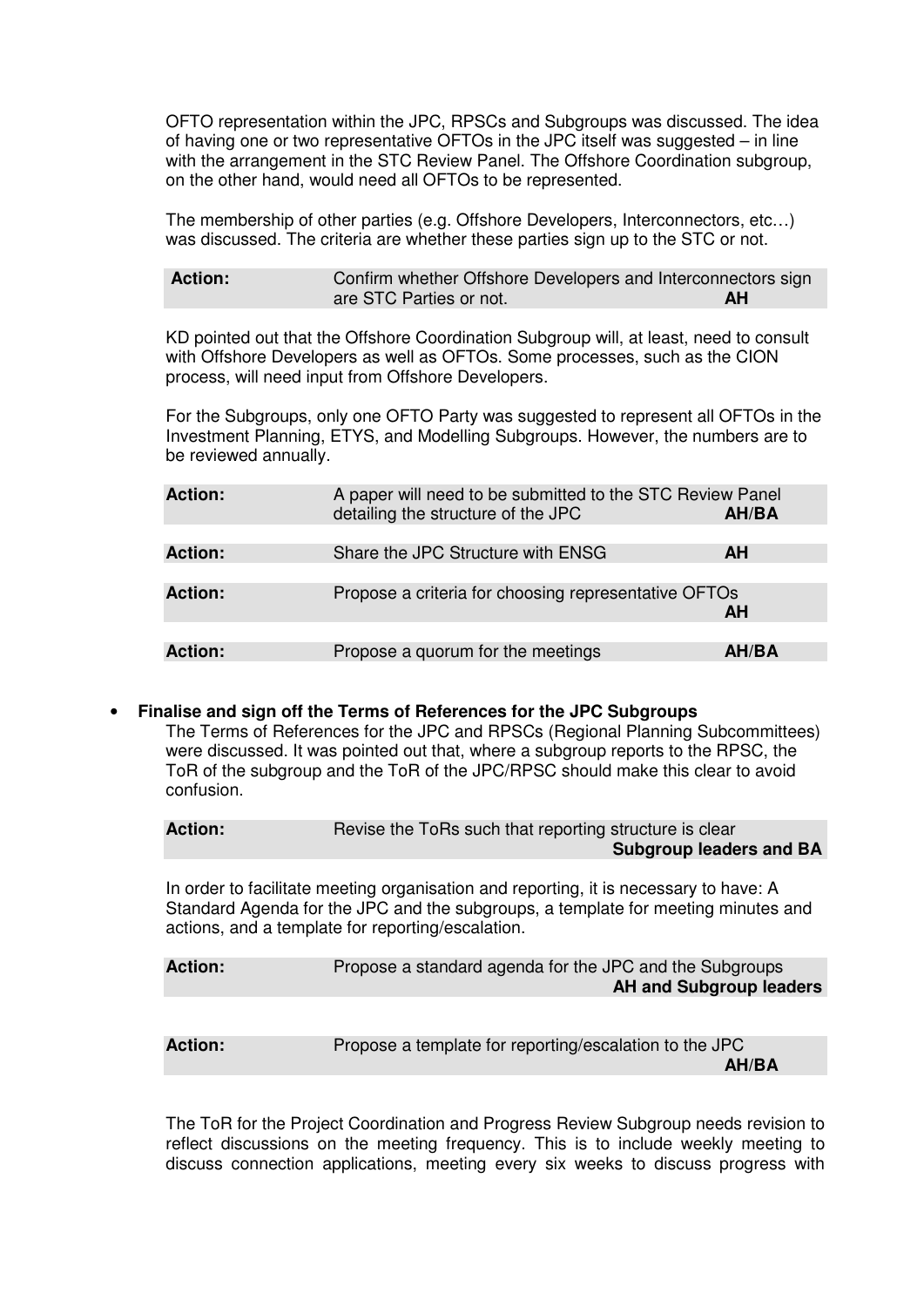TORIs/PLDs etc, and quarterly meetings with all TOs to discuss large reinforcement projects and joint projects.

**Action: Revise the section on meetings to include weekly, every six** weeks, and quarterly meetings **KL/BA** 

The ToR for the Operational Assessment Subgroup needs to identify if there are any gaps between the STCPs and the NAP. Although the NAP has been agreed, we still have the obligation to follow the STCPs. Input from SPT and SHET outage planners is necessary to achieve this.

**Action: Revise the ToR for the JPC-OA subgroup as required with input** from the TO Outage Planners **KL/SN** 

A version control showing the history of change for the ToRs needs to be established in order to keep track of changes and most up to date versions.

**Action:** Create a document template for the ToRs to allow version control and history of change **BA** 

## • **Report back from the Subgroup leaders**

### o **JPC-Modelling:**

Nominees have been received however meetings have not started yet. A comment was made on the need for PLDs.

#### o **JPC-OA:**

Nominees have been received however meetings have not started yet. A comment was made on the need for PLDs.

# o **JPC-CPR:**

The subgroup has not met yet.

It was pointed out that Small Embedded Generators can not be managed by NGET. Also, there is no mechanism, apart from emergency instructions, to manage Large Embedded Generators that are subject to a BELLA Agreement. Hence, different rules need to be considered while making such offers such that NGET is able to operate the system in a safe manner.

Voltage Issues and reduction of reactive demand was raised. It was suggested that the voltage studies in general will be picked under the Investment Planning Subgroup.

o **JPC-ETYS:** 

The first T-Con has taken place.

The representation of Embedded Generators in studies is still not finalised. This has implications on the Construction Planning Assumptions.

| <b>Action:</b> | NGET/SPT/SHET to agree a methodology on the treatment of<br>Embedded Generation on Demand Background | <b>RP/DA/BP</b> |
|----------------|------------------------------------------------------------------------------------------------------|-----------------|
|                |                                                                                                      |                 |
| <b>Action:</b> | NGET to advise SPT and SHET on the timescales for ETYS sign<br>off                                   | <b>RP</b>       |

o **JPC-IP:** 

Nominees have been received however meetings have not started yet.

Action: Subgroup leaders to ensure meetings commence as soon as practicable **Subgroup leaders** 

• **An update on proposals for Strategic Wider Works**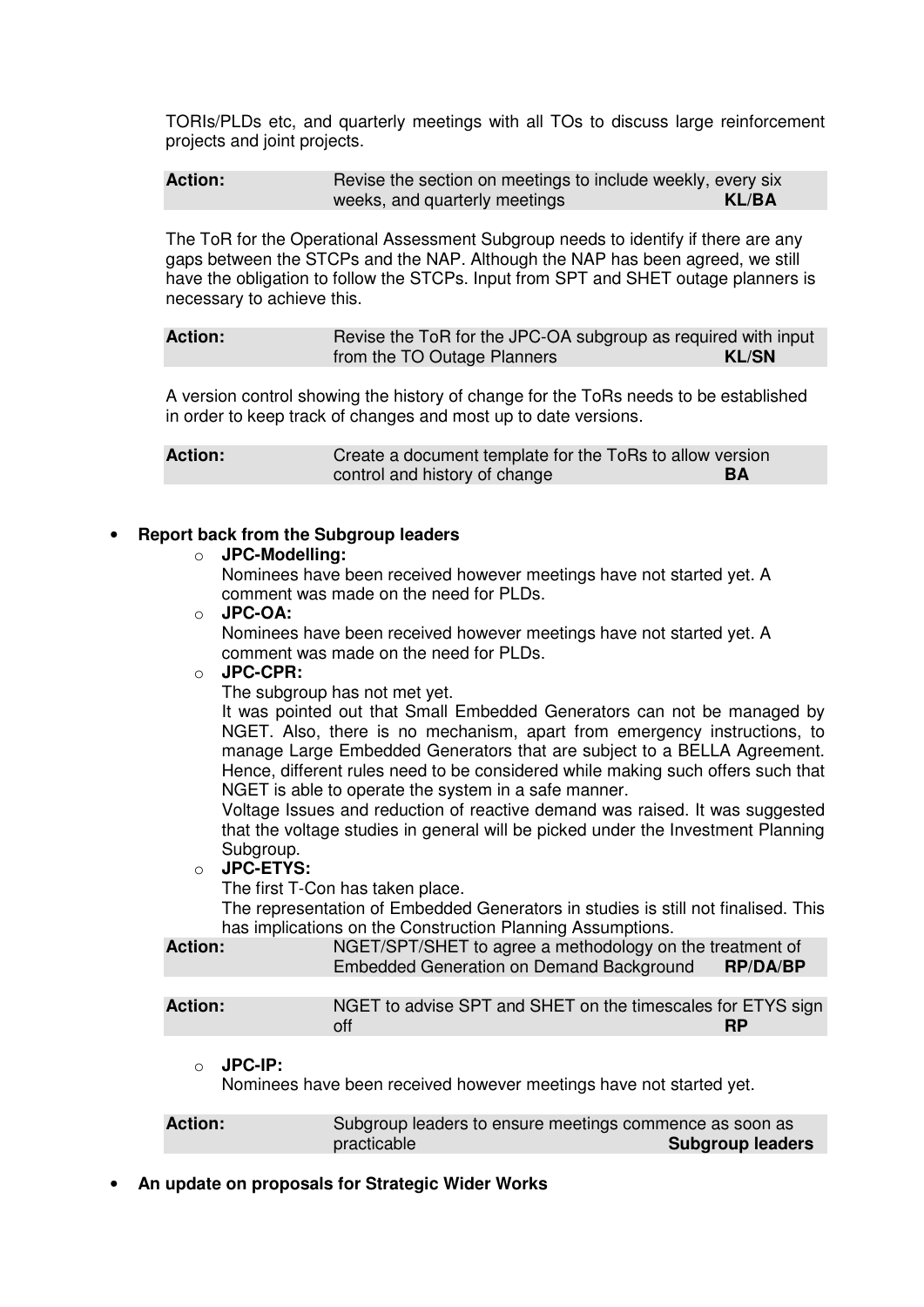MB provided an update on SHE Transmission submissions to Ofgem for Strategic Wider Works. The submission for the Western Isles HVDC link was returned back to SHET. SHET will need to revise the submission and resubmit it. The Need Case for the Caithness-Moray HVDC link is being assessed by Ofgem, and further updates may be required. The East Coast reinforcement is due for submissions early 2014.

DC advised that East West reinforcement is already in construction and that the Ofgem submissions for the Denny Wishaw reinforcements are due early next year.

A point was made on the effort spent and the number of scenarios assessed for Ofgem submissions. It was noted that it took Ofgem two years to conclude on the Westin HVDC Link.

# • **Joint projects (Each party to provide an update on their programme)**

The Kintyre Hunterston project is progressing with SPT looking to award the contracts towards the end of the month.

For the Series Compensation, SPT is looking to award the contracts towards the end of the month for completion in 2015. NGET is still working on SSR issues and the project is on track for completion in 2014.

For the Western HVDC link, contracts have been secured on both sides. Land has been secured on NGET side. SPT is still working on securing the land.

TIRG related reinforcement is all complete.

## • **Reporting from other Working Groups**

- o **ENSG**: Works will be delayed due to delay in generation completion dates. The template for the report needs an extra column to show the best view on completion dates. Only large/strategic projects will be included.
- $\circ$  **SQSS**: 008 mod is going through. This will remove all the regional variations. Offshore variations are also going through.
- o **STC**: There have been discussions within the Grid Code review Panel on the Windfarms making their reactive compensation equipment available for the SO. Similar discussions will need to take place within the STC Review Panel to discuss any potential changes of Section K to cover OFTO's SVCs. Also, the current requirements on windfarms, including Offshore Windfarms, allow them to provide less reactive capability at outputs below 20% of the rated output which means that the reactive capability is limited at low wind conditions.

## o **ENTSO-E**:

It was pointed out that Nick Winser was voted in as the President of ENTSO-E. In relation to Codes, The final Requirements for Generators (RFG) have been submitted. Demand Code is still in progress with potential requirements on Frequency Responsive loads and on Reactive Exchange at GSP levels. HVDC code is still in progress.

There has been ramping on resources on TYNDP to meet the 2014 deadline. CBA methodology document has been released. This may be an ENTSO-E approach for interconnectors.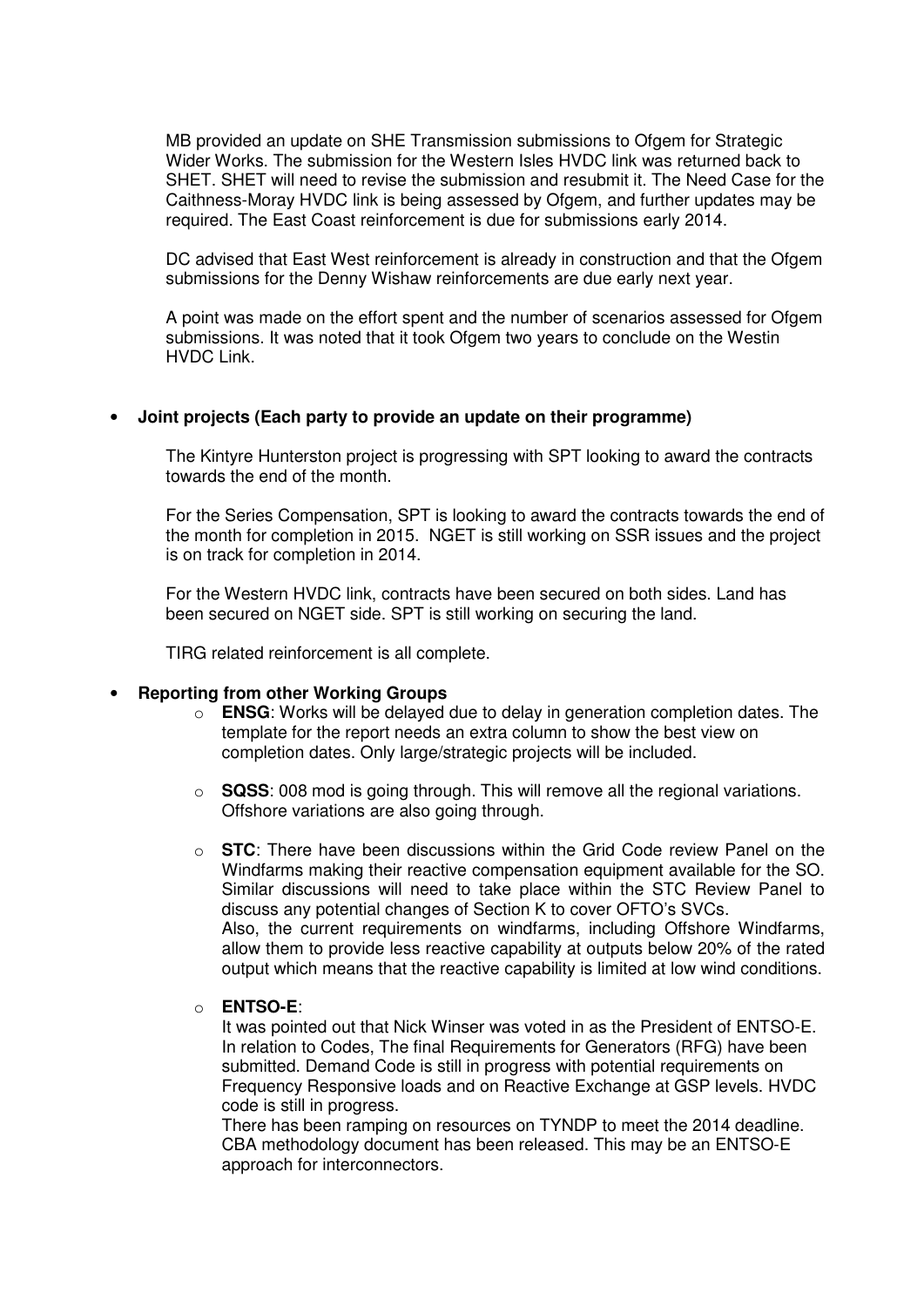# • **Review of ongoing/existing meetings**

A list of ongoing/existing meetings was circulated and it was suggested that meetings may need to be rationalised in order to avoid having the same delegates discussing the same issues in different forums.

Action: **Review the ToR for the SO/TO Bilateral meetings and confirm if** these can be covered under the JPC-CPR subgroup **BA** 

## • **AOB**

The point of how to Engage with OFTOs was made and it was agreed that this need to be done through the STC Review Panel where an OFTOs are represented.

# • **Date of next four meetings**

The dates proposed for the next three meetings were agreed. The Fourth meeting is to be held on the 10<sup>th</sup> of July 2014 instead of the 10<sup>th</sup> of June 2014.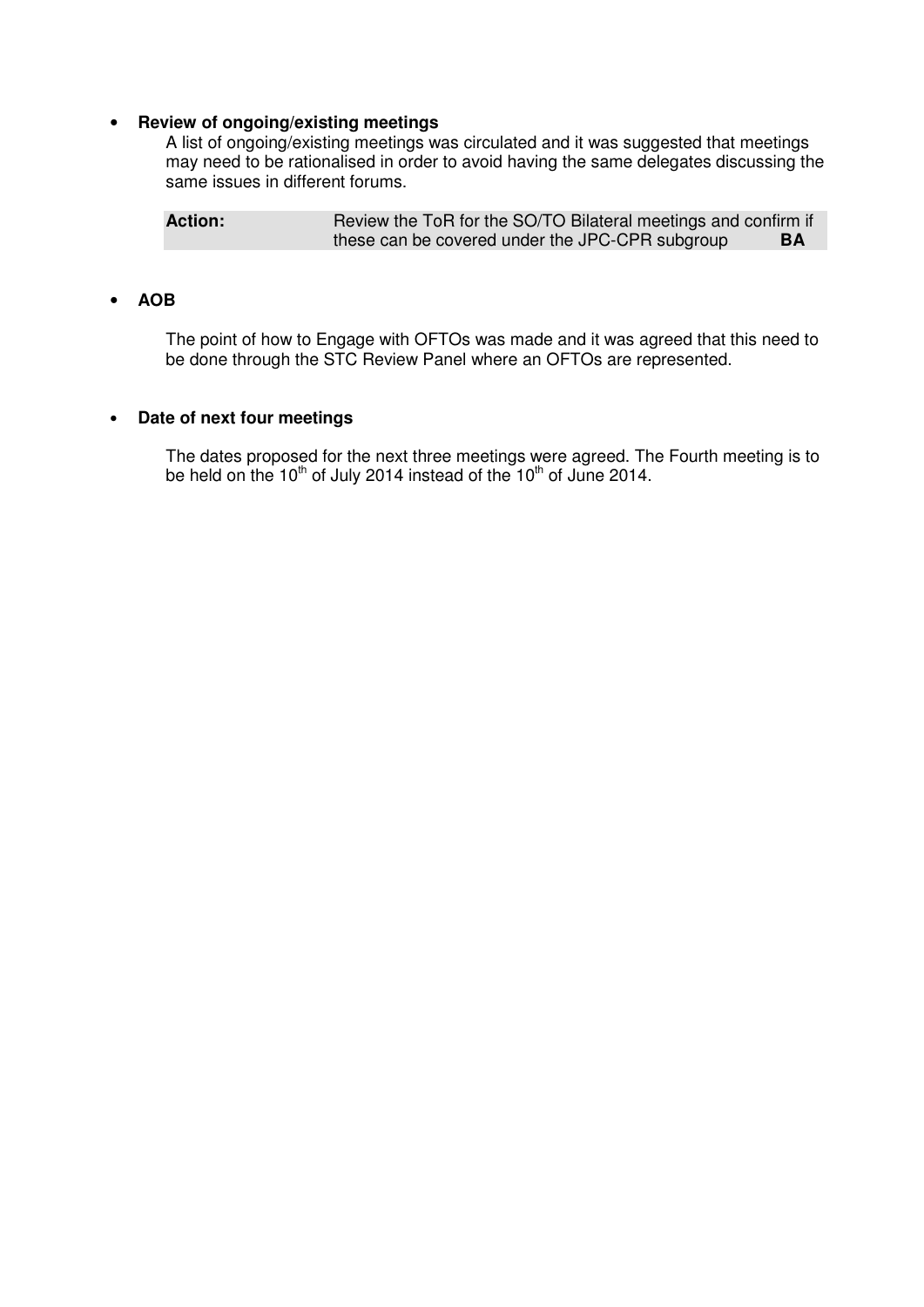## List of Actions

| S/N             | <b>Action</b>                                                                                                                                                                                                                                                                                                                                                          | <b>Action by</b> | <b>Backstop</b><br>date |
|-----------------|------------------------------------------------------------------------------------------------------------------------------------------------------------------------------------------------------------------------------------------------------------------------------------------------------------------------------------------------------------------------|------------------|-------------------------|
| $13 - 2 - 01$ . | Confirm Ofgem's position on the arrangements<br>OFTO's have to ensure confidentiality of information<br>and business separation. If no clear response has<br>been received from Ofgem, we need to raise the point<br>again with them.                                                                                                                                  | <b>BA</b>        | 14.01.2014              |
| 13-2-02         | Confirm whether Offshore Developers and<br>Interconnectors sign are STC Parties or not.                                                                                                                                                                                                                                                                                | AH               |                         |
|                 | <b>Update on action</b>                                                                                                                                                                                                                                                                                                                                                |                  |                         |
|                 | Interconnectors are CUSC signatories and are not party to<br>the STC, there have been internal debates about whether<br>Interconnectors will in the future be required to become<br>STC parties as they are now TSO under the 3 <sup>rd</sup> Energy<br>Package but nothing definite yet.                                                                              |                  |                         |
|                 | Offshore developers are CUSC parties, they construct the<br>Generator and Transmission assets in adherence with the<br>Grid Code. The Transmission requirements from the STC<br>have been mirrored in the Grid Code to ensure that<br>Offshore Developers built assets that meet the STC<br>requirements when they are transferred to an OFTO.                         |                  |                         |
|                 | An OFTO becomes an STC party when they accede to the<br>STC, this happens following the initiation of an Ofgem<br>OFTO tender by the Offshore Developer. An OFTO can<br>theoretically be an STC party for a couple of years before<br>they have a Transmission system of their own.<br>It all<br>depends on when the tender is initiated by the Offshore<br>Developer. |                  |                         |
| $13 - 2 - 03$   | A paper will need to be submitted to the STC Review<br>Panel detailing the structure of the JPC                                                                                                                                                                                                                                                                        | AH/BA            |                         |
|                 | <b>Update on action</b>                                                                                                                                                                                                                                                                                                                                                |                  |                         |
|                 | Paper attached for information                                                                                                                                                                                                                                                                                                                                         |                  |                         |
|                 | Joint Planning<br>Committee - Str                                                                                                                                                                                                                                                                                                                                      |                  |                         |
| $13 - 2 - 04$   | Share the JPC Structure with ENSG                                                                                                                                                                                                                                                                                                                                      | AH               |                         |
|                 | <b>Update on action</b>                                                                                                                                                                                                                                                                                                                                                |                  |                         |
|                 | AH confirmed that the structure has been shared with<br><b>ENSG</b>                                                                                                                                                                                                                                                                                                    |                  |                         |
| 13-2-05         | Propose a criteria for choosing representative OFTOs                                                                                                                                                                                                                                                                                                                   | AH               |                         |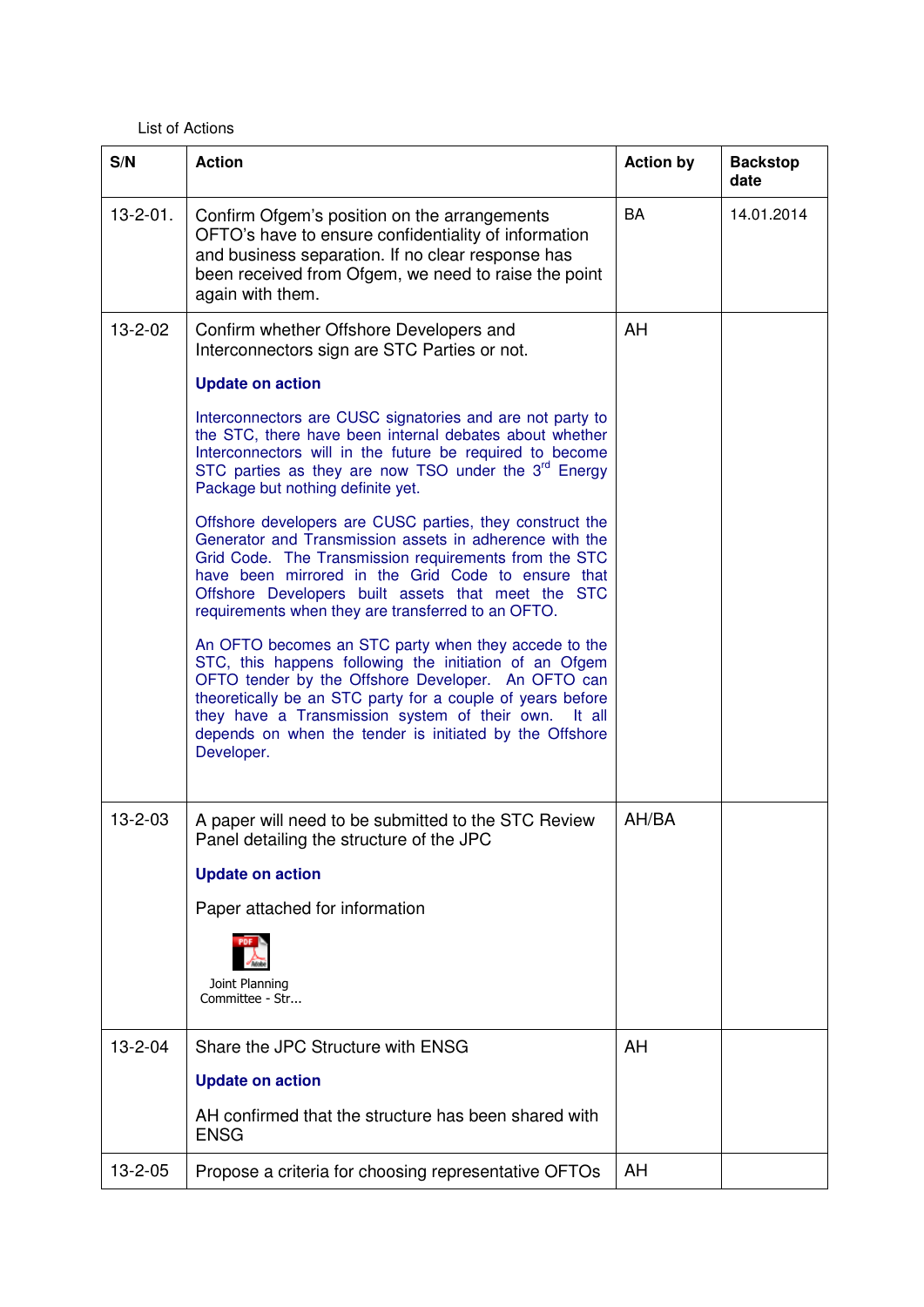|               | <b>Update on action</b>                                                                                 |                               |          |
|---------------|---------------------------------------------------------------------------------------------------------|-------------------------------|----------|
|               | Action completed as a part of the STC Paper                                                             |                               |          |
| $13 - 2 - 06$ | Propose a quorum for the meetings                                                                       | AH/BA                         |          |
|               | <b>Update on action</b>                                                                                 |                               |          |
|               | Action completed as a part of the STC Paper                                                             |                               |          |
| $13 - 2 - 08$ | Revise the ToRs such that reporting structure is clear                                                  | Subgroup<br>leaders<br>and BA |          |
| $13 - 2 - 09$ | Propose a standard agenda for the JPC and the<br>Subgroups                                              | AH and<br>Subgroup<br>leaders | 14.01.14 |
|               | <b>Update on action</b>                                                                                 |                               |          |
|               | Action completed for CPR, OC, and ETYS subgroups                                                        |                               |          |
| $13 - 2 - 10$ | Propose a template for reporting/escalation to the JPC                                                  | AH/BA                         | 14.01.14 |
| $13 - 2 - 11$ | Revise the section on meetings to include weekly,<br>every six weeks, and quarterly meetings            | KL/BA                         |          |
|               | <b>Update on action</b>                                                                                 |                               |          |
|               | Action completed                                                                                        |                               |          |
| $13 - 2 - 12$ | Revise the ToR for the JPC-OA subgroup as required<br>with input from the TO Outage Planners            | <b>KL/SN</b>                  |          |
|               | <b>Update on action</b>                                                                                 |                               |          |
|               | Action completed                                                                                        |                               |          |
| $13 - 2 - 13$ | Create a document template for the ToRs to allow<br>version control and history of change               | <b>BA</b>                     |          |
| $13 - 2 - 14$ | NGET/SPT/SHET to agree a methodology on the<br>treatment of Embedded Generation on Demand<br>Background | RP/DA/BP                      |          |
|               | <b>Update on action</b>                                                                                 |                               |          |
|               | An interim methodology has been used for this year<br><b>ETYS</b>                                       |                               |          |
| $13 - 2 - 15$ | NGET to advise SPT and SHET on the timescales for<br>ETYS sign off                                      | <b>RP</b>                     |          |
|               | <b>Update on action</b>                                                                                 |                               |          |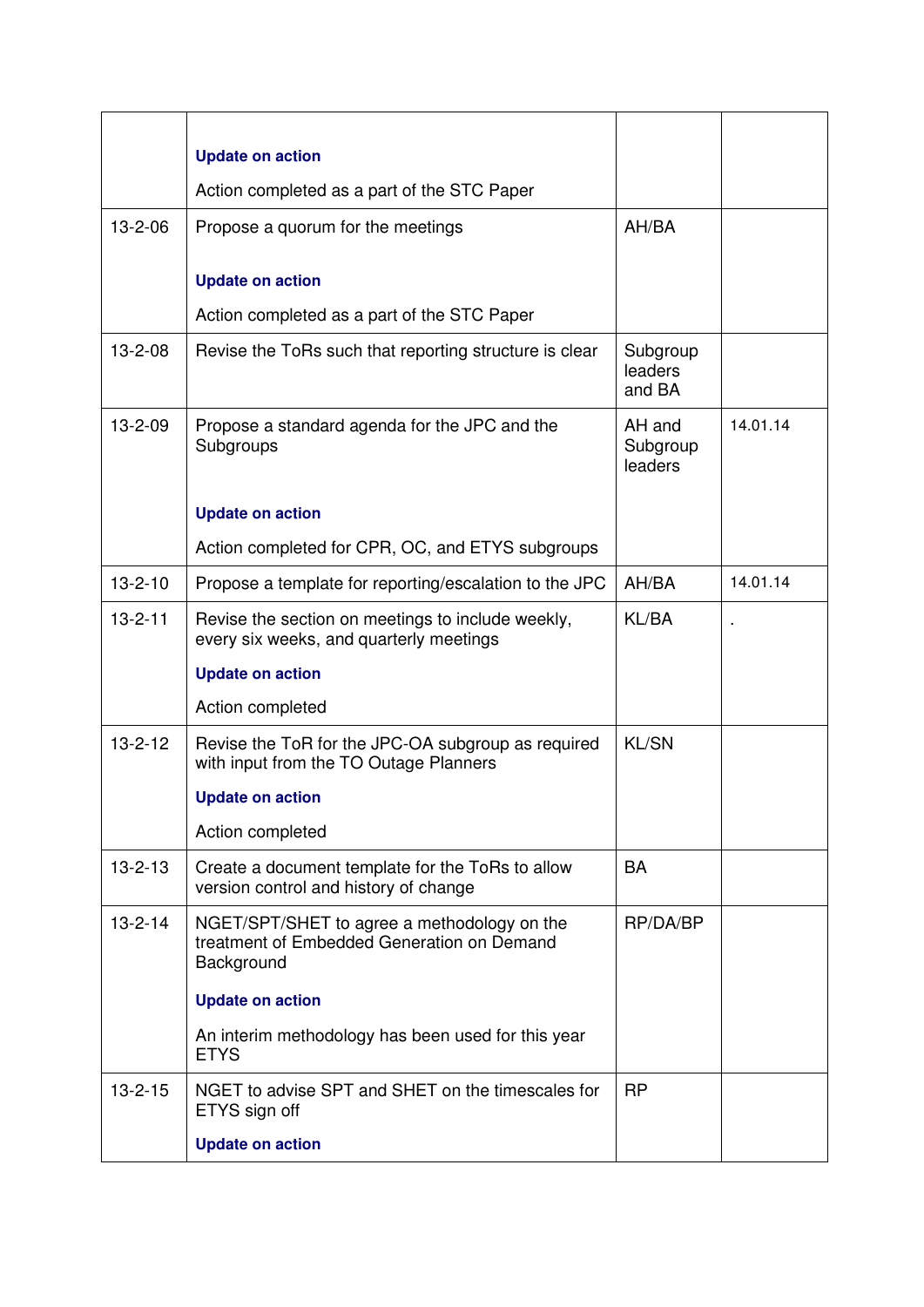|               | TOs has been informed by the timescales                                                                              |                     |          |
|---------------|----------------------------------------------------------------------------------------------------------------------|---------------------|----------|
| $13 - 2 - 16$ | Subgroup leaders to ensure meetings commence as<br>soon as practicable                                               | Subgroup<br>leaders | 14.01.14 |
|               | <b>Update on action</b>                                                                                              |                     |          |
|               | CPR an OA meetings have commenced                                                                                    |                     |          |
| $13 - 2 - 17$ | Review the ToR for The SO/TO Bilateral meetings and<br>confirm if these can be covered under the JPC-CPR<br>subgroup | BA                  | 14.01.14 |